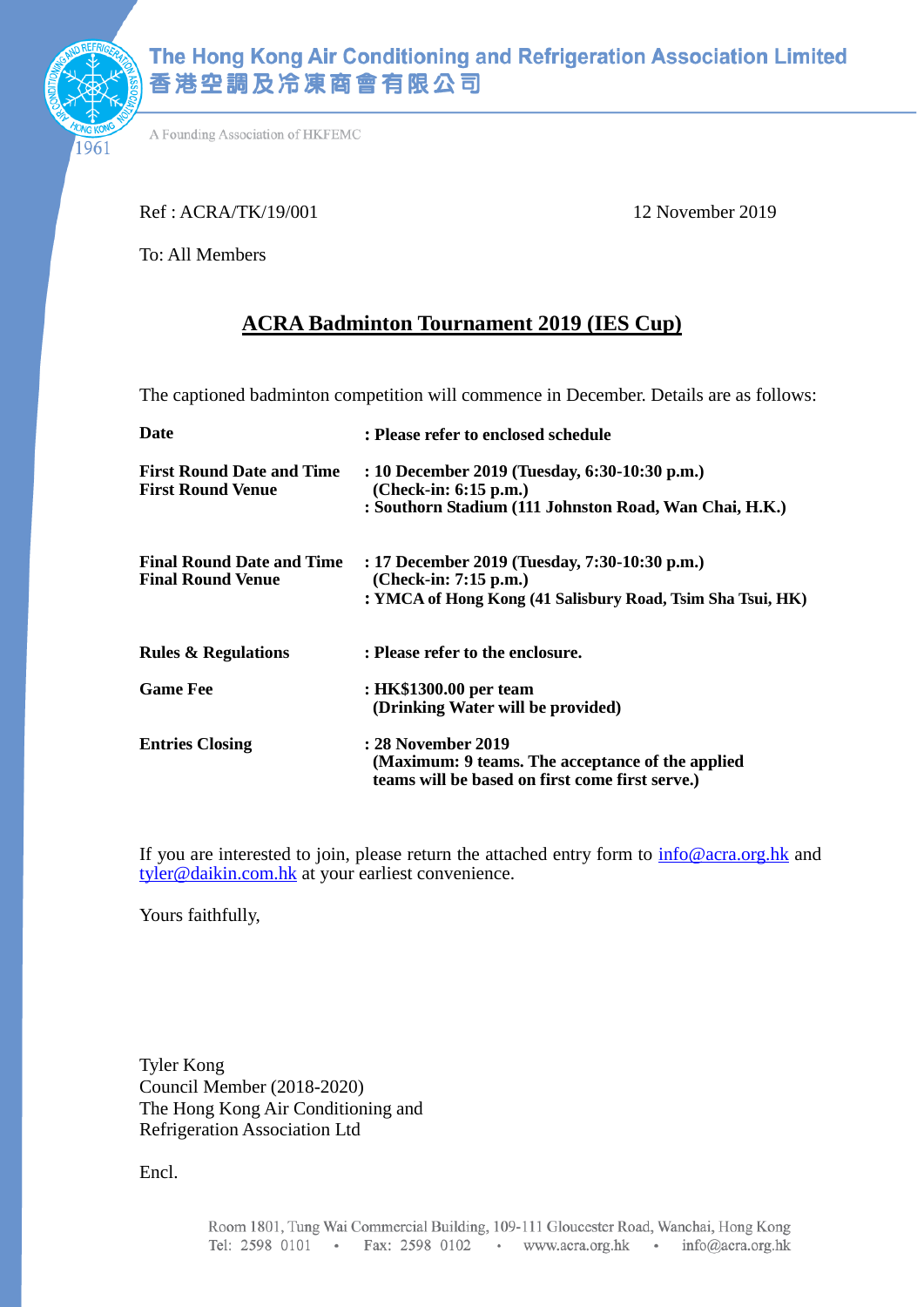

#### Ref: ACRA/TK/19/001 12 November 2019

To: Ms. Aris Chiu [\[info@acra.org.hk\]](mailto:info@acra.org.hk) Mr. Tyler Kong [tyler@daikin.com.hk]

## **ACRA BADMINTON TOURNAMENT 2019 (IES Cup)** *ENTRY FORM*

We wish to join the above competition. Name of the players will be as follows:

|                         | <b>Name (Block Letters)</b> | <b>Contact Email &amp; Tel</b> |
|-------------------------|-----------------------------|--------------------------------|
| $\mathbf{1}$            | (Captain)<br>Mr/Ms          |                                |
| $\overline{2}$          | Mr/Ms                       |                                |
| $\mathbf{3}$            | Mr/Ms                       |                                |
| $\overline{\mathbf{4}}$ | Mr/Ms                       |                                |
| 5                       | Mr/Ms                       |                                |
| 6                       | Mr/Ms                       |                                |

We confirm that the above players are full-time employee of our Company.

| Representative | Name of ACRA :                                                                                                         | Tel: $\qquad \qquad$                                     |  |
|----------------|------------------------------------------------------------------------------------------------------------------------|----------------------------------------------------------|--|
| Signature      | <u>in the community of the community of the community of the community of the community of the community of the co</u> | Date: $\frac{1}{\sqrt{1-\frac{1}{2}} \cdot \frac{1}{2}}$ |  |